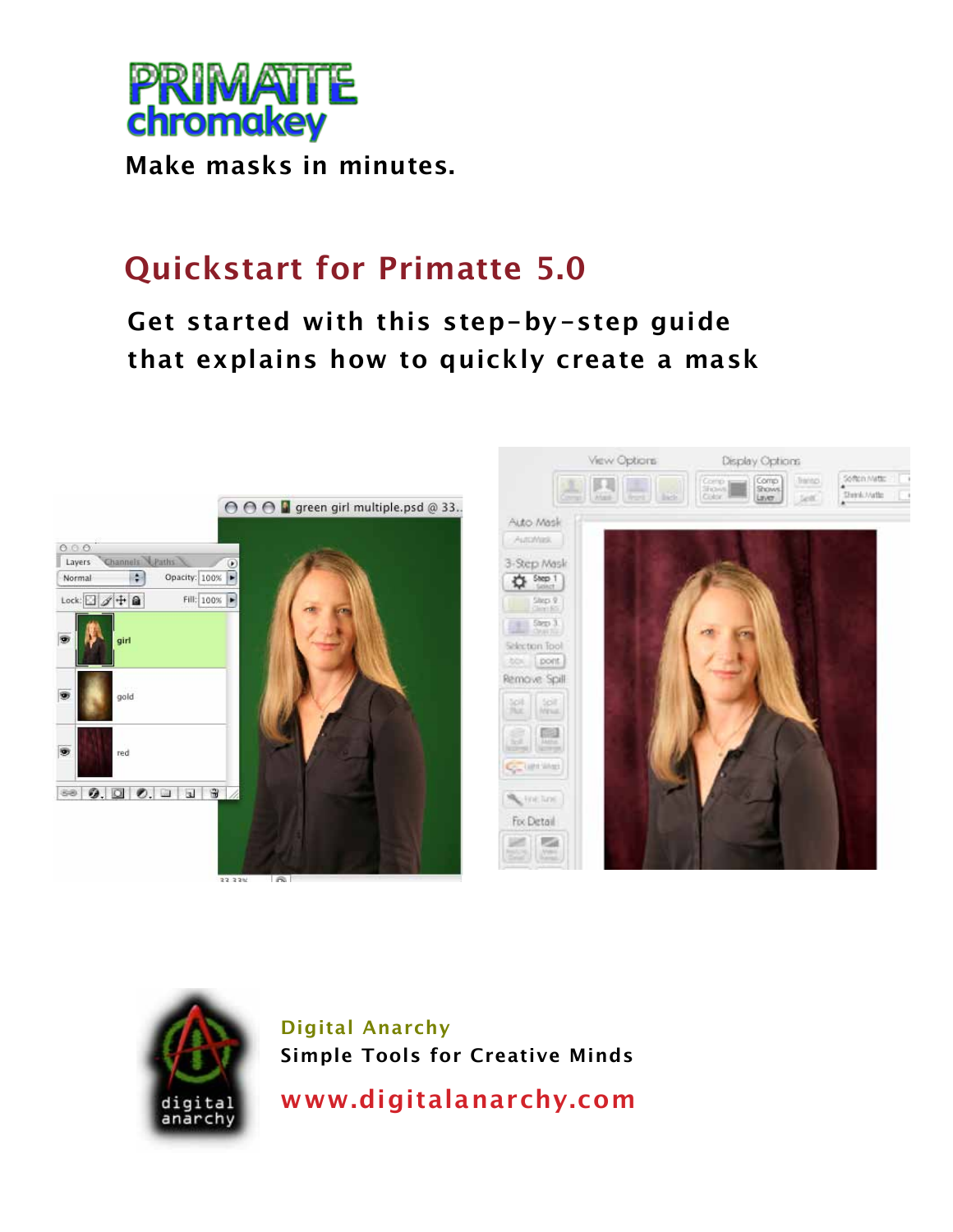

# **Quickstart Guide for Primatte 5.0**

This Quickstart Guide is an overview of the Primatte 5.0 interface and process. The plugin is simple to use but different than using Photoshop tools, and a basic explanation can be sublime. The Quickstart also helpful if you are already familiar with chromakey software and just need to find the functions that you expect.

## **Get the Quickstart files**

Primatte can extract a foreground from any solid color. Since blue or green are typically used, through this tutorial we will refer to the background screen color as 'green'. For more info about specific tools and concepts, please refer to the full Primatte 5.0 manual and watch our video tutorials at <www.digitalanarchy.com>.

To follow along, please download this Zip file: [www.digitalanarchy.com/tutes/primatte50\\_quick.zip](http://www.digitalanarchy.com/tutes/primatte50_quick.zip)

This file contains a few Photoshop files. There is a green screen photograph that has been saved out twice, as a single layer file and as a multi-layer file. You can use either file for this exercise or choose your own. There is also an 'other green' folder containing extra photos from the same photoshoot, if you want to experiment with Actions and Batching.

We hope you enjoy this Quickstart Guide. If you have questions, email sales@digitalanarchy.com. Thanks! -The Anarchists

#### **Table of Contents**

| Select the subject layer            | 3  |
|-------------------------------------|----|
| <b>Unlock the Background layer</b>  |    |
| Launch the Primatte plugin          | 4  |
| <b>Approach A: AutoMask buttons</b> | 4  |
| <b>AM Settings button</b>           | 4  |
| AutoMask sliders                    | 5  |
| Always On checkbox                  | 5  |
| AutoMask reality check!             | 5  |
| Did AutoMask work?                  | 5  |
| <b>Preview in Mask View</b>         | 5. |
| Approach B: The 3-step process      | 6  |
| <b>Clear mask with Reset All</b>    | 6  |
| Step 1 of 3: Select tool            | 6  |
| Step 2 of 3: Clean BG tool          | 7  |
| Don't sample the edges              | 8  |

| <b>Preview in Comp View</b>          | 8  |
|--------------------------------------|----|
| Approach C: AutoMask & Clean BG/FG   | 9  |
| <b>Evaluate the color spill</b>      | 9  |
| Remove with Spill Sponge             | 9  |
| <b>Remove with Spill Minus</b>       | 9  |
| <b>Toggle Comp options</b>           | 11 |
| <b>Render your mask</b>              | 11 |
| <b>Use AutoMask for Action/Batch</b> | 11 |
| Step 3 of 3: Clean FG tool           | 7  |
| <b>Check with Front View</b>         | 10 |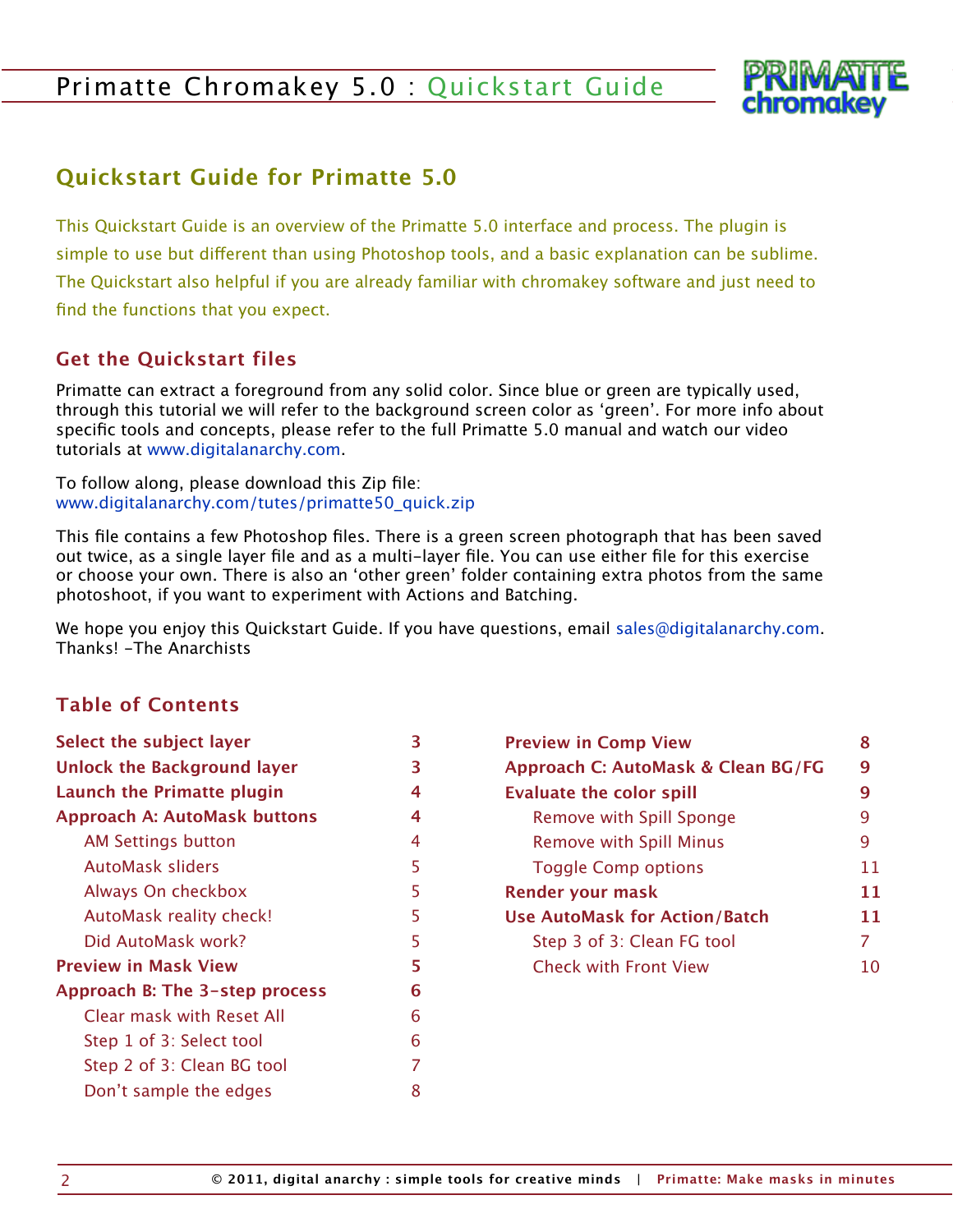#### <span id="page-2-0"></span>**Select the subject layer**

Let's open our green screen Photoshop file and select the layer that contains the subject to be masked.

First open the file called 'green girl multiple.psd'. It contains multiple layers. Two layers are textures that will act as new backdrops once the subject is surrounded by transparent pixels. If you click to select the topmost layer called 'girl', showing a girl against green, then you are ready to use Primatte.

Instead, close that file and open 'green girl single.psd'. This file has only one layer, called 'Background', again showing the girl against green. Obviously… this is the layer that you will select. However, first you need to edit that layer to allow your Photoshop file to support transparency. You must do this BEFORE working with Primatte.

## **Unlock the Background layer**

Still the file called 'green girl single.psd', we are going to edit its 'Background' layer to allow your Photoshop file to support transparency..

That Background layer has a Lock icon, which means it is like a piece of paper that is glued down. You need to un-glue the Background layer for Primatte to work properly.

To do so, in your Photoshop Layers palette, double-click the Background layer. You will get a dialog box; just click 'OK'.

Your layer now reads as 'Layer 0' instead of 'Background' and does not have a Lock icon. This means the Photoshop layer can support the transparency that Primatte needs.

NOTE: You only have to go through this process with your own Photoshop file if the green screen layer is a Background layer.



The 'green girl multiple.psd' file.



The 'green girl single.psd' file.

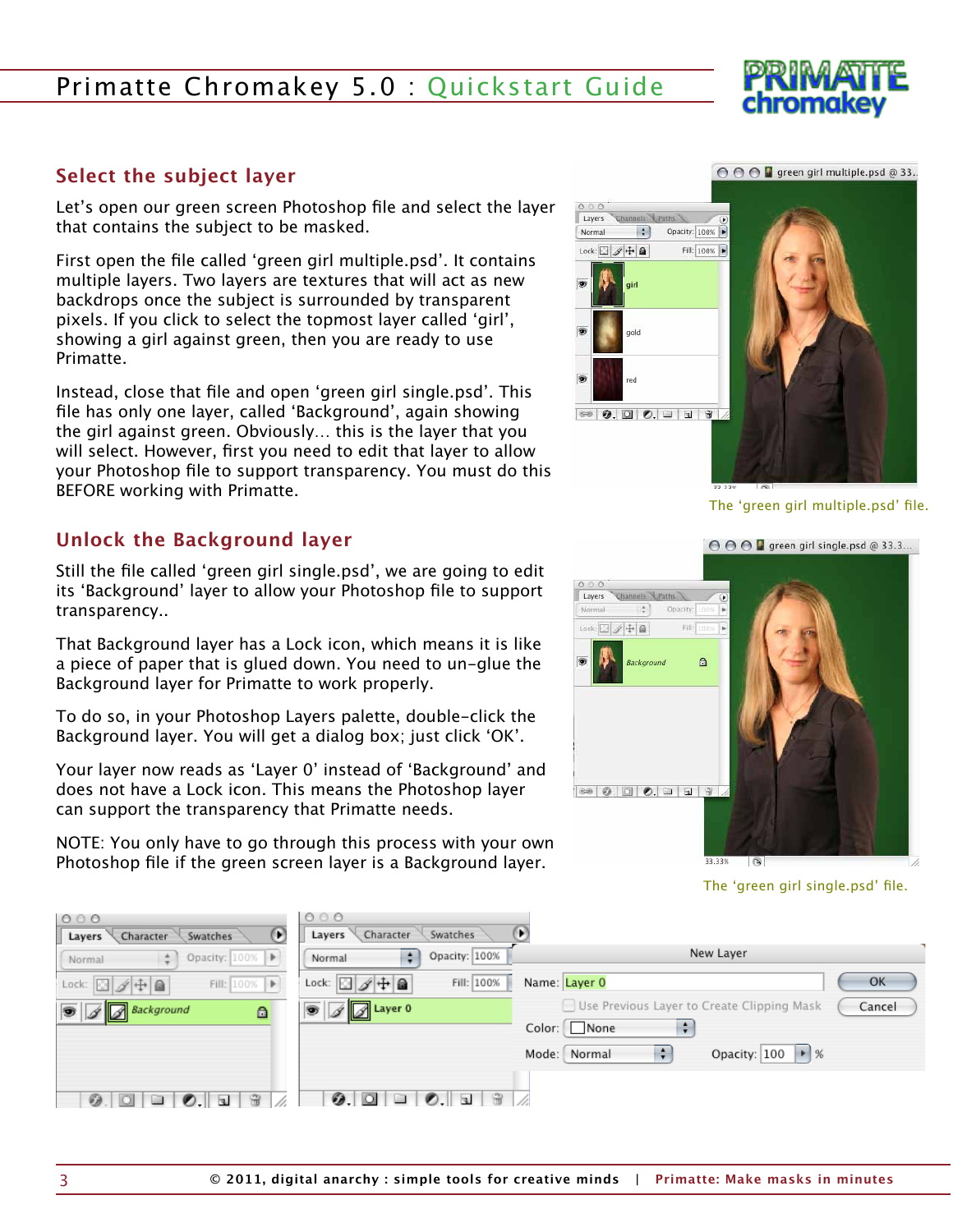#### <span id="page-3-0"></span>**Launch the Primatte plugin**

We are ready to use Primatte! From Photoshop's Filter menu, select Digital Anarchy > Primatte 5.0. Primatte opens up and covers the Photoshop interface. You won't be able to use Photoshop's menus and tools until you apply or cancel Primatte.

#### **Approach A: AutoMask buttons**

Masking in Primatte is very easy. Your first approach should be the AutoMask tool, which has been greatly improved in Primatte 5.0 and is the fastest way to generate a mask.

By default, Automask is active and will automatically key your image. Primatte does the work and you are checking to make sure the mask looks right. As soon as you launch Primatte, Automask will remove the background. You don't need to do anything.

If the mask is acceptable, click the OK button to render your Primatte mask. If not, you can change the AutoMask Settings by clicking on the AM Settings button, or you can manually tweak the mask with the Select, Clean FG and Clean BG tools.

#### **AM Settings button**

When you click on AM Settings, you will get a dialog box with three parameters: Radius, Spill Suppression, and Color Correction. Radius determines how much of the background to look at to figure out what color to get rid of. Spill Suppression then tries to automatically remove that color from the foreground image. Color Correction supports Spill Suppression.

|                         | Auto Mask |  |
|-------------------------|-----------|--|
| Always On               |           |  |
| Radius                  | 40.00     |  |
| Spill Suppression       | 75.00     |  |
| <b>Color Correction</b> | 0.00      |  |

The default settings are good and have been thoroughly tested to produce the best results on the widest range of images. If you make changes to these settings make sure to test them on a variety of images you plan to use Primatte on. You might make a change that works better on one image, but is worse on the rest of your images.

|                                                                                                                       | View Options<br>Corrigan<br><b>BRITTE</b><br>Man (met.) then<br>Color. | Display Options<br><b>baiso</b><br>Comp.<br>pot"<br>Layer | Soften Mitte<br>Shrink Matte:                   | View Options<br><b>FALL</b><br>Lives Library Back                                                     | Display Options<br>Comp<br>Shows<br>Corp.<br><b>Cokie</b><br>Leyer | Soften Mate:<br>Irang.<br>Sheed, Anader<br><b>June</b> |
|-----------------------------------------------------------------------------------------------------------------------|------------------------------------------------------------------------|-----------------------------------------------------------|-------------------------------------------------|-------------------------------------------------------------------------------------------------------|--------------------------------------------------------------------|--------------------------------------------------------|
| Auto Mask<br><b>Putchlast</b><br>3-Step Mask<br><b>Company</b><br>Step 9                                              |                                                                        | <b>Primatte</b><br>first opens                            |                                                 | Auto Mask<br><b>AutoMatk</b><br>3-Step Mask<br><b>袋 Step 1</b>                                        |                                                                    | <b>AutoMask</b><br>is chosen                           |
| $\frac{5}{2}$<br>Selection Tool<br>to:<br>  pont<br>Remove Spill                                                      |                                                                        |                                                           |                                                 | $\frac{5\text{mp }2}{\text{time }10}$<br>$5 \text{ km}$<br>Selection Tool<br>box pont<br>Remove Spill |                                                                    |                                                        |
| $\frac{205}{N_{\text{NN}}}$ $\frac{505}{N_{\text{NN}}}$<br><b>GREE</b><br>Soll.<br>Antico<br>1 Service<br>C Lightings |                                                                        |                                                           | <b>Koll</b><br>Film.<br>e<br><b>Country Mag</b> | <b>Gold</b><br><b>Mirtin</b><br>G<br>1200                                                             |                                                                    |                                                        |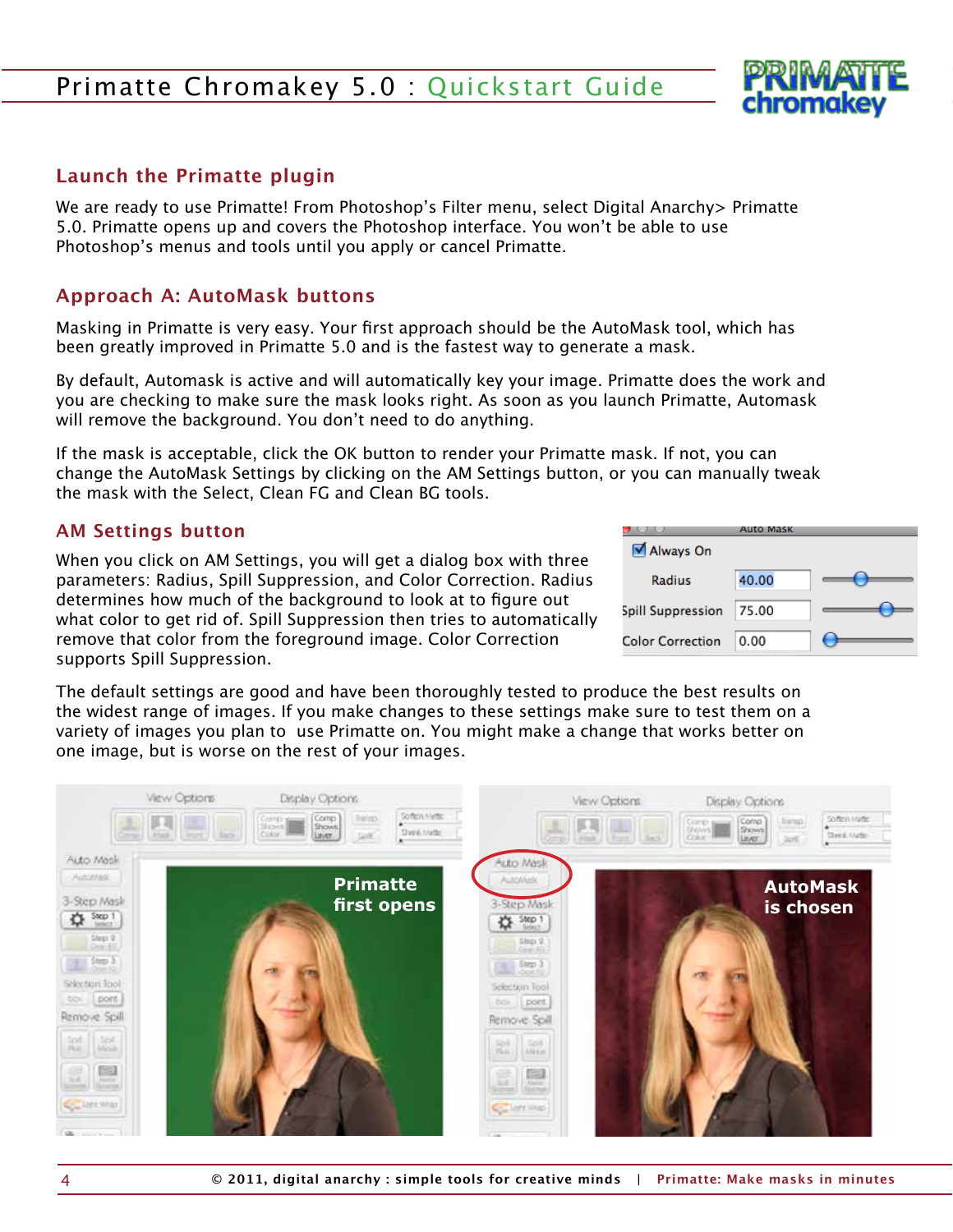

#### <span id="page-4-0"></span>**AutoMask sliders**

Color Correction and Spill Suppression work together, so the usable values are going to be dependent on what the other value is set to. Experiment moving both sliders around to see how they work.

The usable Radius range is between 30% and 80%. Setting Radius too low will result in too much green/blue being left around the edges. Setting it too high will cause fine detail, like hair, to be lost. Once you've changed the Radius, Primatte will re-render AutoMask and produce a different mask.

#### **Always On checkbox**

If you don't want AutoMask to always run, turn off the Always On button. If this is nchecked, Primatte will use the settings from the last time you ran it. This can be useful if you have a set of very similar images, like a set of photos all of one model.

#### **AutoMask reality check!**

AutoMask does **not** work on all photos. It is designed to work on head/shoulder and ¾ length shots, like our example photo. It will typically not work as well on full length shots.

One of the ways AutoMask determines the correct color is by analyzing the right, left and top of an image. It's important the green/blue screen covers the entire wall. If the wall behind the green screen is showing along the sides or top, you'll need to crop the image before AutoMask will function correctly.

#### **Did AutoMask work?**

Our sample photo is well shot and therefore pulls a great mask. If AutoMask worked correctly for you, then skip to Step X. The most powerful use of AutoMask is tied into Batch processing and we talk about it there. You can run a Batch Action in Photoshop, select a folder full of images, and end up with a folder full of properly masked images.

#### **Preview in Mask View**

Let's look at how our mask has built. By default, Primatte displays in Comp View, which shows a composite of the subject and backdrop.

Let's change that preview to Mask View. This opens a grayscale representation of the mask.

The results: AutoMask has done an excellent job! Here is the breakdown.

• The green screen area is identified as black. Black shows the pixels that are now transparent.

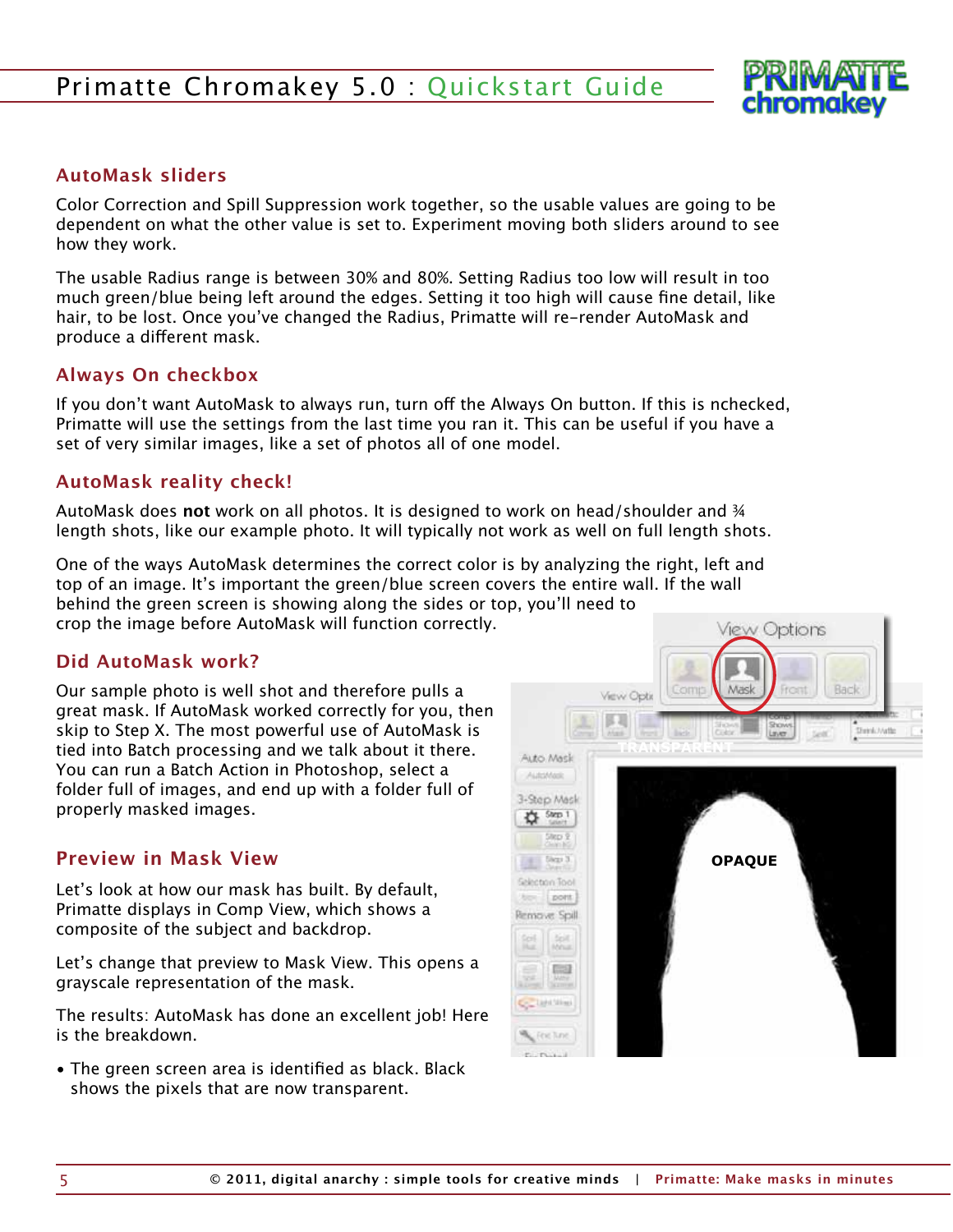- <span id="page-5-0"></span>• The subject is identified as white. White shows the pixels that are opaque and fully retained.
- There are gray values along the edges of our model where her hair becomes wispy. Gray shows the pixels that will be retained to some degree.
- Dark gray means the pixels are more transparent (closer to black) and the underlying image will be kept to a lesser degree.
- Light gray means the pixels are less transparent (closer to white) and will be kept to a greater degree.

## **Approach B: The 3-step process**

Suppose AutoMask didn't work properly on your photograph? Or your green screen photo isn't a good candidate for AutoMask? Then you will move to the second method of masking in Primatte, which is a simple 3-step process.

## **Clear mask with Reset All**

Before you redo your mask, you will need to clear the mask settings in Primatte. That's easy to fix. Click the Reset All button to forget those mask settings and start from scratch.

## **Step 1 of 3: Select tool**

Go back to Comp View, then click the Select tool. To generate your mask in Primatte, click in the green background. It's best to click on a medium tone green.

You will immediately see a color shift. That's because Primatte now recognizes green as the color range to delete. Primatte probably hasn't identified all of the pixels correctly on the first pass. We can easily fix that.





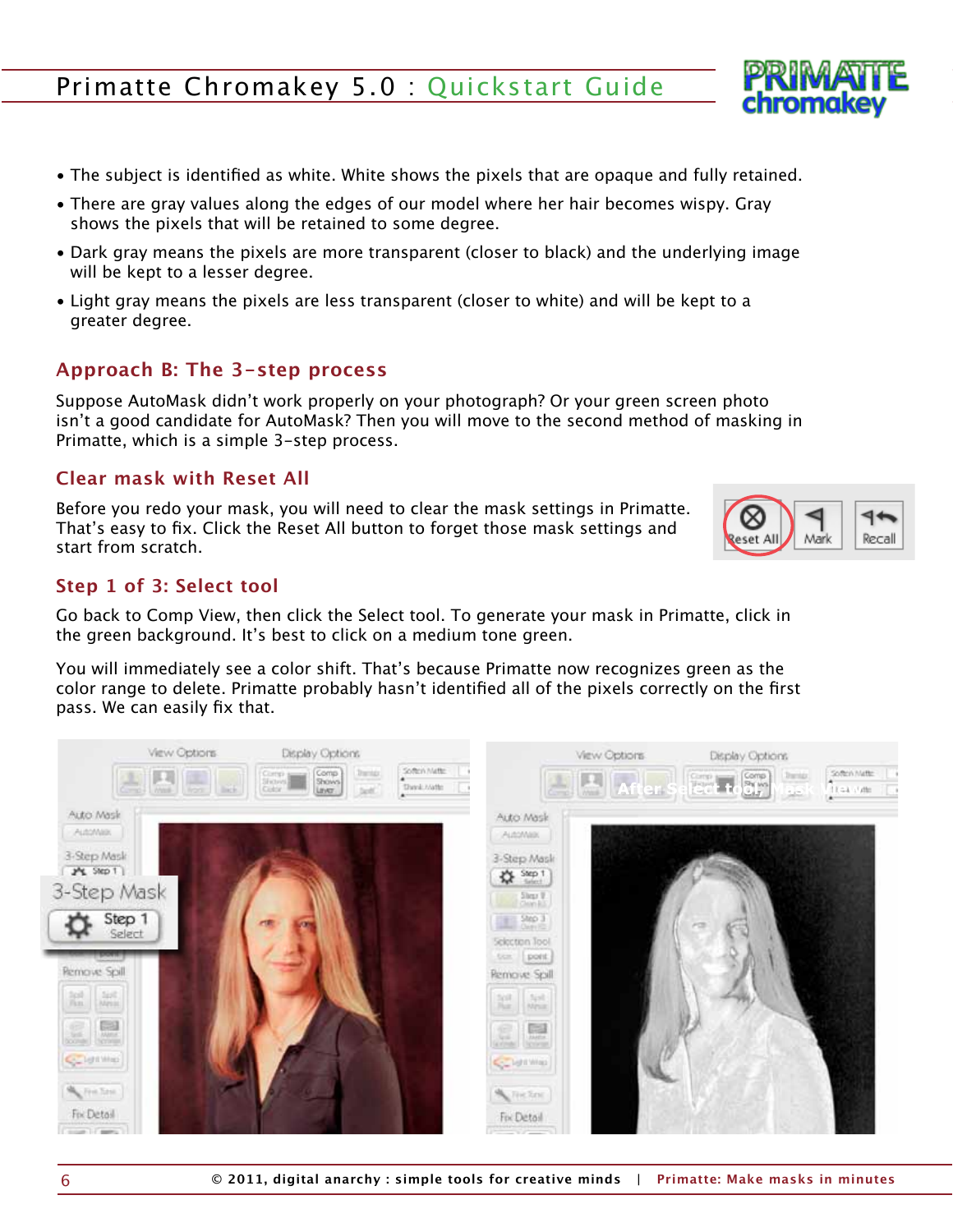

**First clicks**

#### <span id="page-6-0"></span>**Step 2 of 3: Clean BG tool**

To improve your mask, click the Clean BG (Background) button. Clean BG will clean up any pixels in the green screen that should have turned transparent, but didn't on the first pass.

Switch to Mask View. Click and drag along the areas in the green screen that are white or gray. This tells Primatte to make those pixels transparent. You want all of the green background pixels to be transparent, which means they will turn black in Mask View.

Be careful to only click-drag in the solid area of the background screen. Clean BG has to sample areas that do not have transparency, so you don't want to accidentally drag over the subject's hair, for instance.



#### **Step 3 of 3: Clean FG tool**

Still in Mask View, choose the Clean FG (Foreground) button. We will do a similar click-drag pass on our female subject. Click and drag along any areas of the foreground object that are not completely white.

Be careful to only click/drag in the solid interior area of the subject. Do NOT sample along the edges of the girl, like her wispy hair. Clean FG has to sample areas that do not have transparency, just like Clean BG.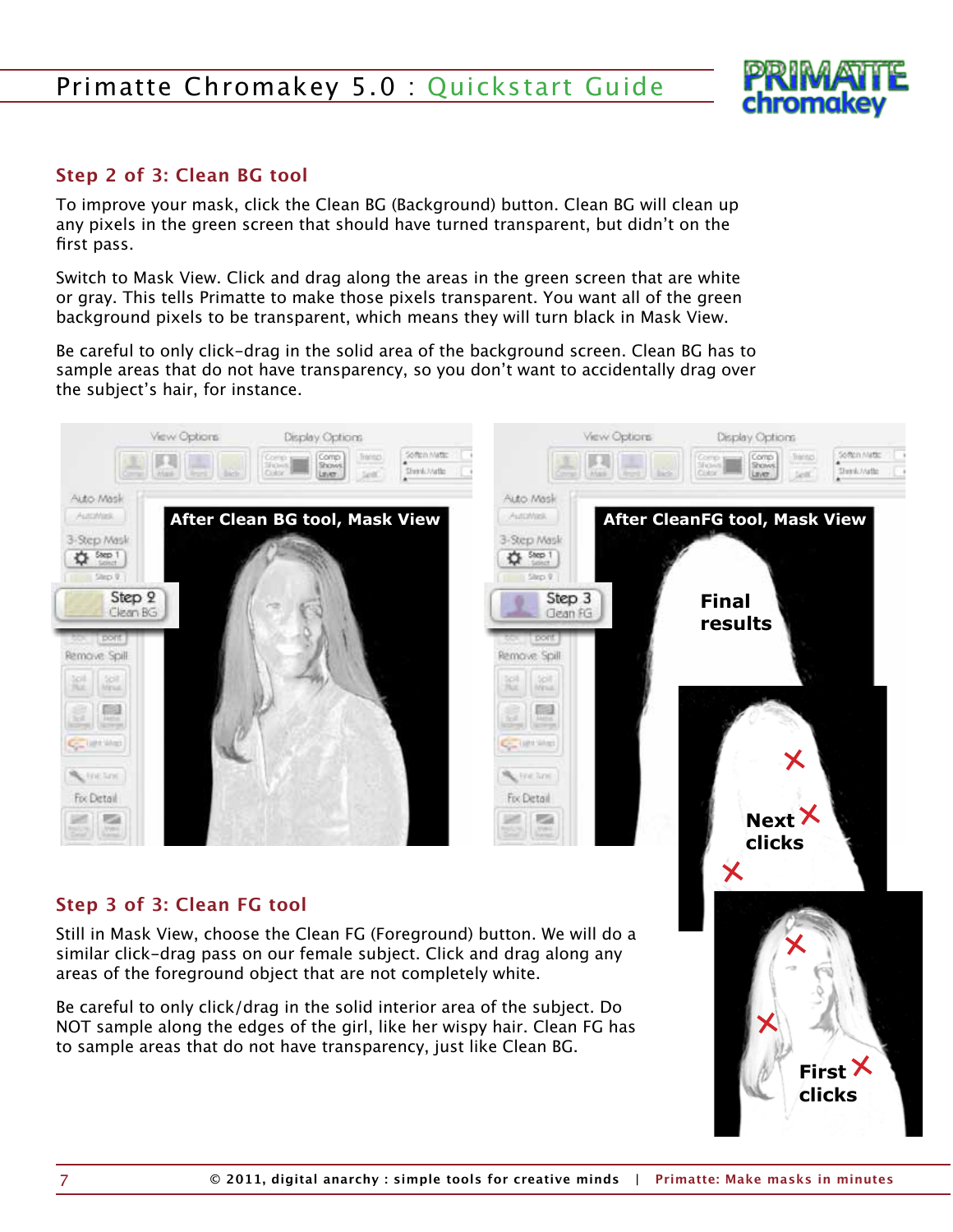# chromakev

#### <span id="page-7-0"></span>**Don't sample the edges**

You want the subject to preview as white in Mask View with one important exception. Any areas that are meant to be fully or partly transparent – like hair, shadows, glass – should remain gray. In our example at right, the model has wispy hair and is holding a see-through glass bottle.

You should always sample with Clean BG and Clean FG from inside or around your subject, NOT along the edges. The edges of your subject probably contain some transparency value. Sampling a transparent area will throw off the color model the Primatte uses to create its mask.





#### **Preview in Comp View**

Your mask is complete! Click on the Comp View button to view a preview of the composite of your masked subject.

- By default, your subject will preview against a solid color. This is controlled by the Comp Shows Color option. By default, the color is neutral gray. You can change the color with the menu's color swatch.
- If your Photoshop file has other layers, your subject can preview against those layers. For this to happen, turn on the Comp Shows Layer option.
- New to Primatte 5.0 is the Background popup. This menu lets you choose any of the layers in your Photoshop file.
- Another new feature in Primatte 5.0 is the Backdrop section. Use this area to load in images as backdrops so you're not limited to the layers in your Photoshop file.
- If your Photoshop file only contains a green screen layer, your subject may preview against a grayand-white checkerboard grid. This checkerboard shows transparency and is a Photoshop feature. It can be turned on/off in Photoshop's Preferences> Transparency & Gamut settings (you will need to exit Primatte first).



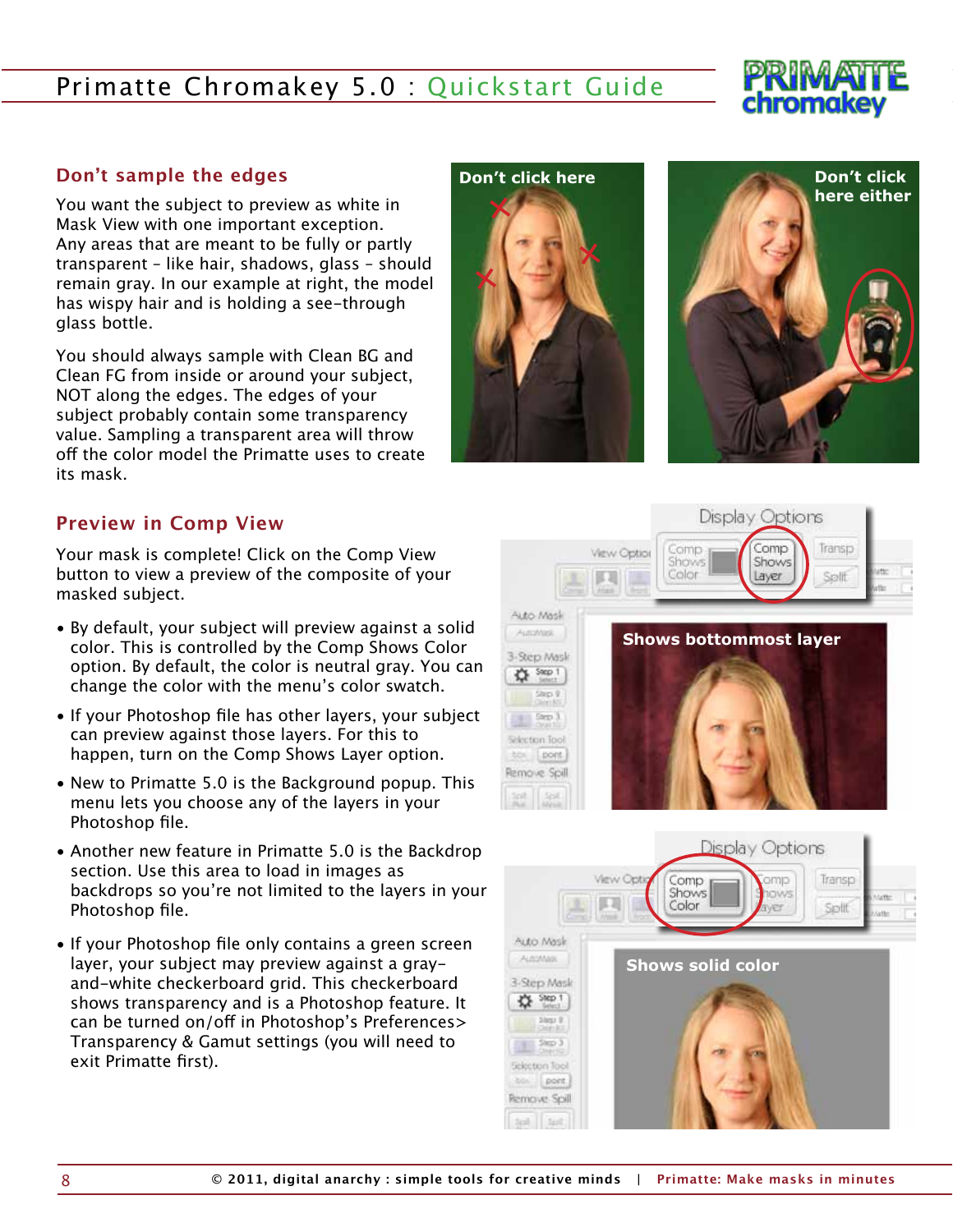#### 9 **© 2011, digital anarchy : simple tools for creative minds | Primatte: Make masks in minutes**

# <span id="page-8-0"></span>Primatte Chromakey 5.0 : Quickstart Guide

#### **Approach C: AutoMask & Clean BG/FG**

If AutoMask doesn't work perfectly, you don't always need to start from scratch wiht the 3-step process.. Another approach is to combine AutoMask with the Clean BG/FG tools.

You can use the AutoMask buttons to generate a mask and skip the Select Tool (Step 1 of Approach B). Switch to Mask View to see the AutoMask, then continue on with the Clean BG and Clean FG tools (Step 2 and Step 3).

Occasionally AutoMask will fail and then you should start from scratch. But most of the time AutoMask will work well enough that only a little Spill touchup or Clean assistance is needed.

#### **Evaluate the color spill**

Once the subject is masked, you may see some 'color spill' along her edges. Color spill is generated during your photoshoot, as light bounces off the green background screen and onto the model.

Spill typically shows up in semi-transparent areas like hair, or shiny areas like patent leather shoes, or along other parts of your subject if the lighting was set up incorrectly. In our example, the model's blonde hair has a greenish tinge.

Spill can be easily treated with one or more of Primatte's Spill Removal tools. Of course, the less spill you have, the more easily it is fixed, and that is the result of good chromakey photography principles.

#### **Remove with Spill Sponge**

To remove the green in our model's hair, let's try out the Spill Sponge tool. Spill Sponge is very powerful because it has a high threshold; that is, it looks for a wide range of green tones to remove. Select the tool, then click on the primary area tinged with green. By clicking once or twice with the Spill Sponge, the green spill should be removed.

If you only have a slight amount of spill, then the Spill Sponge may remove too much color. It's possible that Spill Sponge will overcorrect for green and remove other colors from the rest of your photo. If too much color is removed, hit the Undo button to go back to your original image. Then try the Spill Minus tool, which has a lower threshold of color tones.

#### **Remove with Spill Minus**

The Spill Minus tool is a great option when the color spill is too light for Spill Sponge to work effectively. This tool will remove a smaller range of the green. In fact, the way to use the Spill Minus tool is to click/drag multiple times along an area until you see a noticeable shift.

If you go too far with Spill Minus, you can click the Undo button multiple times to reverse the incremental touchup changes.





**Remove Spill** 





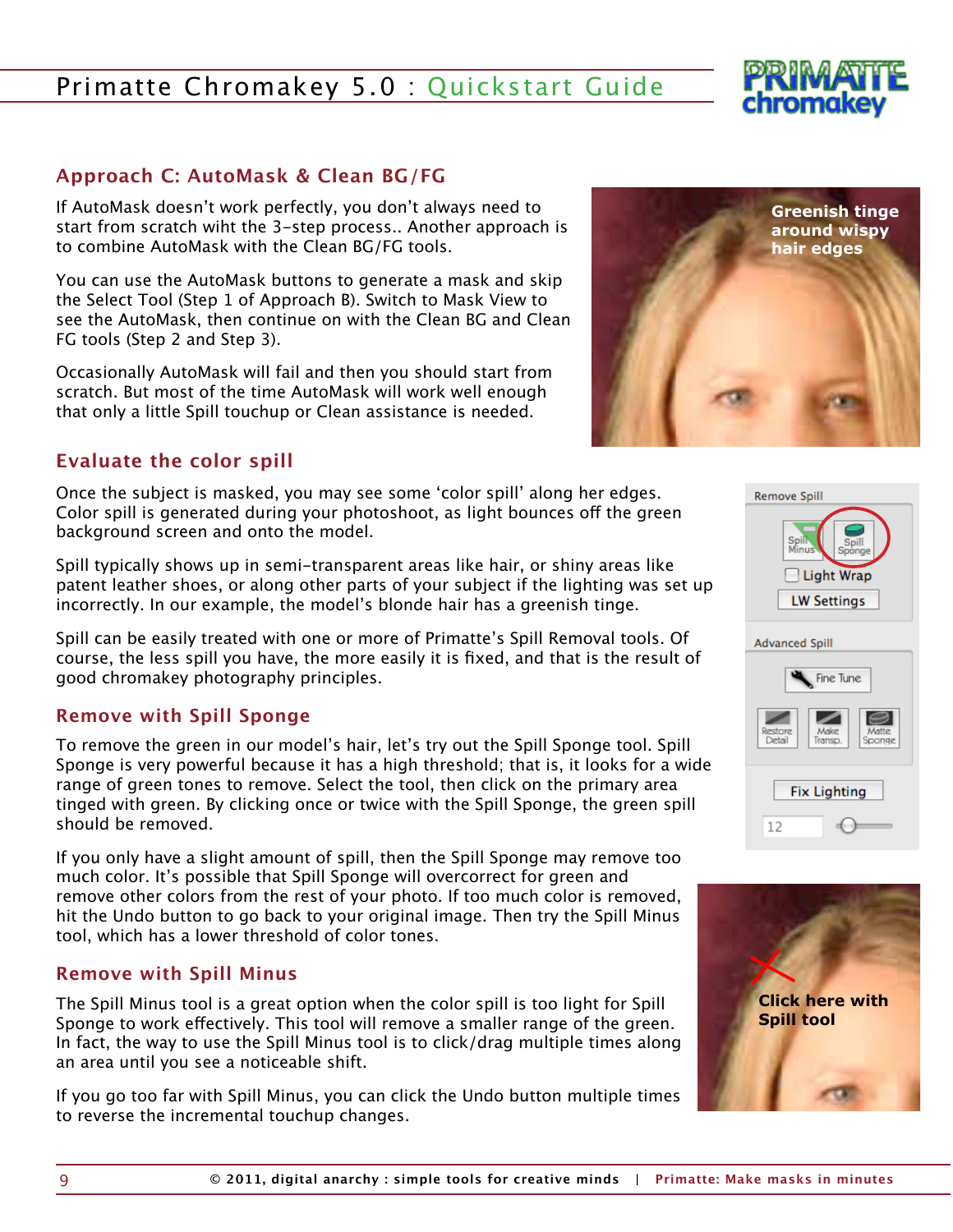

#### <span id="page-9-0"></span>**Toggle Comp options**

A good way of checking whether your spill is corrected is make use of the Comp View's options. Toggle between Comp Shows Layer and different color choices for Comp Shows Color. The visual shift in background will help you detect the success of spill removal.



#### **Render your mask**

Your mask is finished! Just click the Apply button (which looks like a checkmark) at top right of the Primatte screen. This will render the mask into your Photoshop file, deleting the green and leaving your subject surrounded by transparent pixels. Now you can add new layers and composite in a new custom image.



**Use Undo button to remove the over-correction.**

#### **Check with Front View**

How can you tell if the tonal values have shifted too much during spill correction? One trick is to use the Front View button. If you toggle between the Front and Comp views, you will be able to detect a difference in color between the masked and original images.